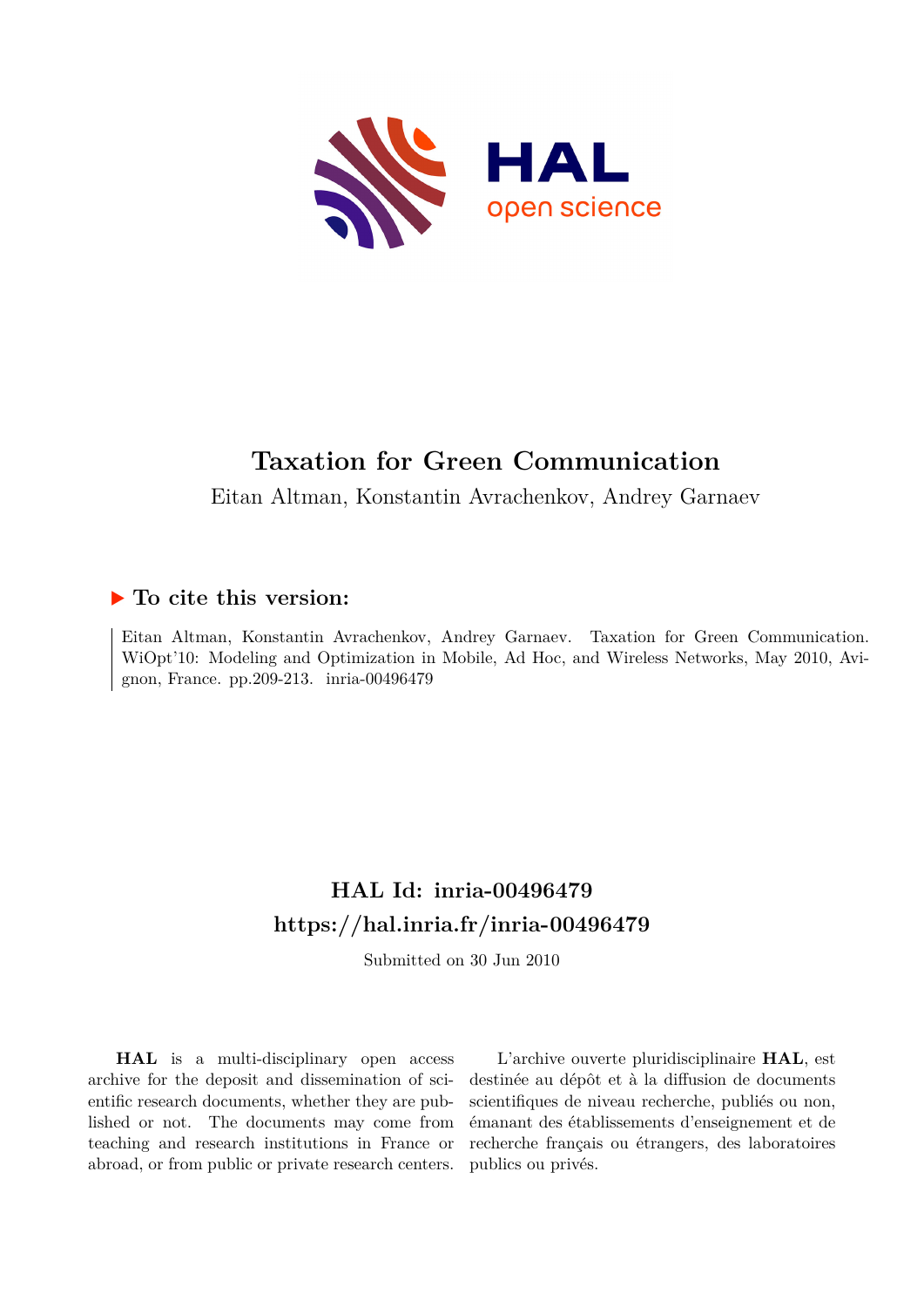# Taxation for Green Communication

Eitan Altman

Konstantin Avrachenkov

Andrey Garnaev

INRIA Sophia Antipolis, France Email: altman@sophia.inria.fr

INRIA Sophia Antipolis, France Email: k.avrachenkov@sophia.inria.fr

*Abstract*—Nowadays energy saving and reduction of electromagnetic pollution become important issues. One approach to these problems is the introduction of taxes on the energy dissipation. In this paper we investigate a taxation game between a user or a provider or a group of users and the taxation authority. This is a Stackelberg game where the taxation authority acts as a leader and users or service providers act as followers. Clearly too big taxes will strongly discourage the user of wireless technology and hinder the progress and too small taxes will lead to a wasteful use of the energy resources and may also lead to reckless use of the radio resources. We study several important particular cases with complete and partial information. We focus on the problem of finding taxation strategy in closed form and investigating how incomplete information of authorities about users impacts the equilibrium strategy.

### I. INTRODUCTION

Nowadays energy saving and reduction of electromagnetic pollution become important issues. One approach to these problems is the introduction of taxes on the energy dissipation. In the present paper we consider the problem of taxation on energy as a Stackelberg game. The taxation authority acts as a leader and users or service providers act as followers. Clearly too big taxes will strongly discourage the user of wireless technology and hinder the progress and too small taxes will lead to a wasteful use of the energy resources and may also lead to reckless use of the radio resources. In this work we consider two important cases: In the first case we consider one user or a service provider (it depends if we consider uplink or downlink transmission) and one taxation authority. In the second case we consider several users (uplink transmission) and again one single taxation authority. The first case then has several important sub-cases. Specifically, we consider the sub-case of complete information and sub-cases of partial information on the amount of resources and on the type of users. In most cases we provide explicit expressions for the optimal values of taxation. On one hand, this optimal value allows users to transmit with the best possible rate and on the other hand, this optimal taxation value allows the taxation authority to accumulate the maximal taxation and to ensure the reasonable level of the resource spending. Finally we notice that in [2] a problem how energy taxation can impact on the quality of signal transmission under jamming was investigated, but the taxation there was fixed a priori. The following papers [1], [3] have analyzed the Stackelberg game approach for

power control in wireless network. However, the problem formulations of [1], [3] are different from ours, namely, we focus on the problem of finding taxation politics in closed form and investigating how incomplete information of authorities about users impacts equilibrium strategies. Also, note that in [4] influence of different tax systems on competitive homogeneous production was investigated.

### II. A TAXATION AUTHORITY AND A USER OR PROVIDER

In this section we consider the following Taxation Game. A User (which can also be a service provider; it depends if we consider uplink or downlink) intents to use a resource (energy, radio bandwidth) for signal transmission. The user or the provider has to pay to the taxation authority some taxes for using common resources like energy or radio bandwidth. Of course the amount of taxation impacts the user's behaviour. If taxation level is zero then user tends to exploit the resources as much as possible and this can lead to strong electromagnetic pollution which can represent health hazard. On the other hand, big taxation can completely discourage the user from network utilization. A natural question arises for the taxation authority: which taxation level the authority has to assign to get the maximal profit and at the same time encourage sensible user behaviour. This problem can be modelled by a Stackelberg game with the taxation authority as a leader and a user or provider as a follower. At the first step the taxation level is fixed. It is natural to consider as a strategy for user the power of transmitted signal, and as the user's payoff the Shannon capacity minus taxes, i.e.

$$
v(T) = \ln\left(1 + \frac{hT}{N_0}\right) - CT,\tag{1}
$$

where h is the fading channel gains,  $N_0$  is the background noise, C is the taxation rate per power unit and  $T \in [0, \overline{T}]$ is the user's strategy, namely, it is the power of transmitted signal and  $\overline{T}$  is the maximal power which user can apply.

### *A. Complete information case*

First let us consider the case of complete information. Namely, we assume that the maximal power  $T$ , fading channel

St. Petersburg State University, Russia Email: garnaev@yahoo.com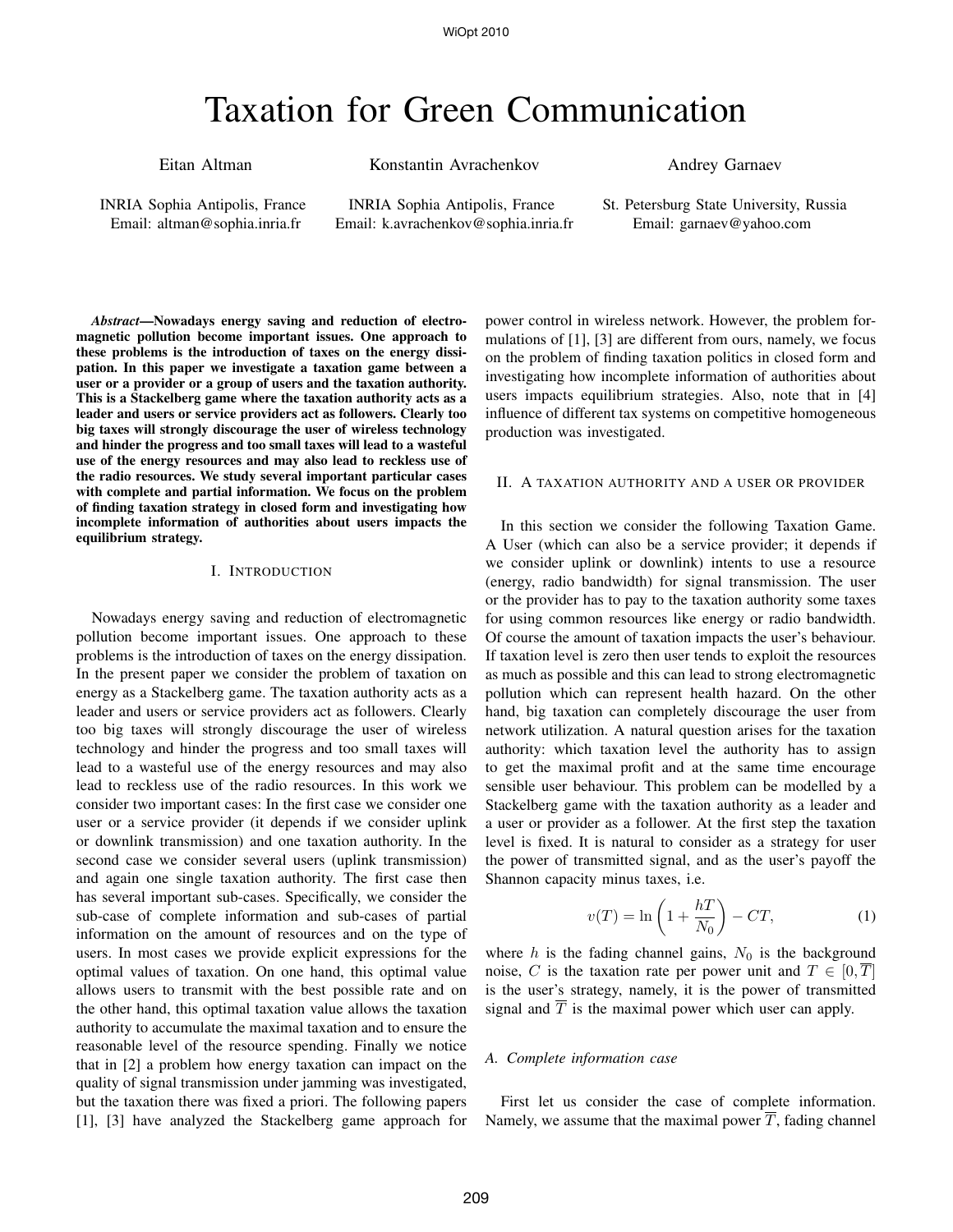gains h and background noise are known to both players. To *B. Unknown Fading Channel Gains* solve this problem first note that since

$$
T = \frac{1}{C} - \frac{N_0}{h}
$$

is the root of the equation

$$
\frac{dv}{dT} = \frac{h}{N_0 + hT} - C = 0
$$

we obtain that the optimal user strategy is

$$
T(C) = \min \left\{ \left[ \frac{1}{C} - \frac{N_0}{h} \right]_+, \overline{T} \right\}
$$

which is equivalent to

$$
T(C) = \begin{cases} \left[\frac{1}{C} - \frac{N_0}{h}\right]_+ , & \frac{1}{\overline{T} + N_0/h} \le C\\ \bar{T}, & \frac{1}{\overline{T} + N_0/h} > C. \end{cases}
$$
 (2)

Now we can find the optimal taxation rate  $C$  from the taxation authority point of view. The payoff to the taxation authority is  $v_P(C) = CT(C)$ . Then, by (2), we have

$$
v_P(C) = \begin{cases} \bar{T}C, & C < \frac{1}{\bar{T} + N_0/h}, \\ \max\{1 - \frac{C}{h}, 0\}, & C \ge \frac{1}{\bar{T} + N_0/h}. \end{cases}
$$
 (3)

It is clear that  $v_P(C)$  is increasing for  $C \in \left(0, \frac{1}{\overline{T} + N_0/h}\right)$ and it is decreasing for  $C \in \left(\frac{1}{\overline{T} + N_0/h}, h\right)$ . Thus,  $v_P(C)$ achieves its maximum at  $C = \frac{1}{\overline{T} + N_0/h}$  which implies the following result on optimal taxation rate.

*Theorem 1:* The optimal taxation rate is

$$
C=\frac{1}{\overline{T}+N_0/h}
$$

which brings to the taxation authority the total profit

$$
v_P = \frac{h\overline{T}}{h\overline{T} + N_0}.
$$

This taxation rate allows user to transmit with the best possible rate, so his optimal strategy is  $T = \overline{T}$ . Of course, in reality the taxation office might choose the taxation rate slightly bigger than the optimal value to decrease the use of energy. In such a case the optimal taxation values serves as a reference point. The optimal taxation for the taxation authority is the one which allows the user to transmit all he wants but for the maximal price he agrees to pay. Thus, the authority's strategy tells him to be maximally greedy without overdoing it so that do not discourage the user.

In this subsection we consider a modification of the game from the previous subsection for the case when only distribution of fading channel gains known to the user but not its exact value. Thus, the payoff to the user is given as follows:

$$
v(T) = \int_0^\infty \ln(1 + hT) \,\sigma(h) \, dh - CT,\tag{4}
$$

where  $\sigma(h)$  is the distribution of the fading channel gain.

To find the optimal user strategy we have to look at the root of the equation

$$
\frac{dv}{dT} = \int_0^\infty \frac{h}{1 + hT} \sigma(h) \, dh - C = 0. \tag{5}
$$

Since  $f(T) := \int_0^\infty \frac{h}{1+hT} \sigma(h) dh$  is decreasing in T, the equation (5) has the unique root  $T = \tau(C)$  for any  $C \in$  $(f(\overline{T}), f(0))$ . Thus the optimal user strategy is

$$
T = T(C) := \begin{cases} \overline{T} & C < f(\overline{T}), \\ \tau(C), & C \in [f(\overline{T}), f(0)], \\ 0 & C > f(0). \end{cases}
$$

Now we can turn our attention to finding the optimal taxation level C. Note that by (4) the function  $\tau(C)$  is decreasing for  $C \in (f(0), \infty)$ . Since, by (4), we have

$$
\int_0^\infty \frac{h}{C+\tau(C)Ch}\sigma(h)\,dh=1,\quad C\in[f(\overline{T}),f(0)]
$$

the function  $\tau(C)C$  is also decreasing for  $C \in [f(\overline{T}), f(0)].$ Meanwhile for  $C \in (0, f(\overline{T}), \tau(C) = \overline{T}$ , and  $\tau(C)C = \overline{T}C$ is increasing. Then, since the optimal taxation rate  $C$  is the one which gets the maximum gain for the taxation authority  $v_P(C) = CT(C)$  we have obtained the following result.

*Theorem 2:* The optimal taxation C is given as follows

$$
C=C_*:=\int_0^\infty \frac{h}{1+h\overline{T}}\sigma(h)\,dh.
$$

### *C. Discrete Model of Incomplete Information on Total User Power*

In this subsection we consider a scenario when the taxation authority does not know the total power which user intents to use for signal transmition but just knows its distribution. We study discrete distribution case as well as continuous one.

First we investigate the case of discrete distribution, namely, the authority knows that with probability  $q<sup>r</sup>$  the total user power is  $\overline{T}^r$  where  $r \in [1, M]$ . Of course, the user knows what power is available to him. To deal with this situation we introduce  $M$  types of user, i.e. user has type  $r$  if the total power available for transmission is  $\overline{T}^r$ ,  $r \in [1, M]$ . The notation  $T^r$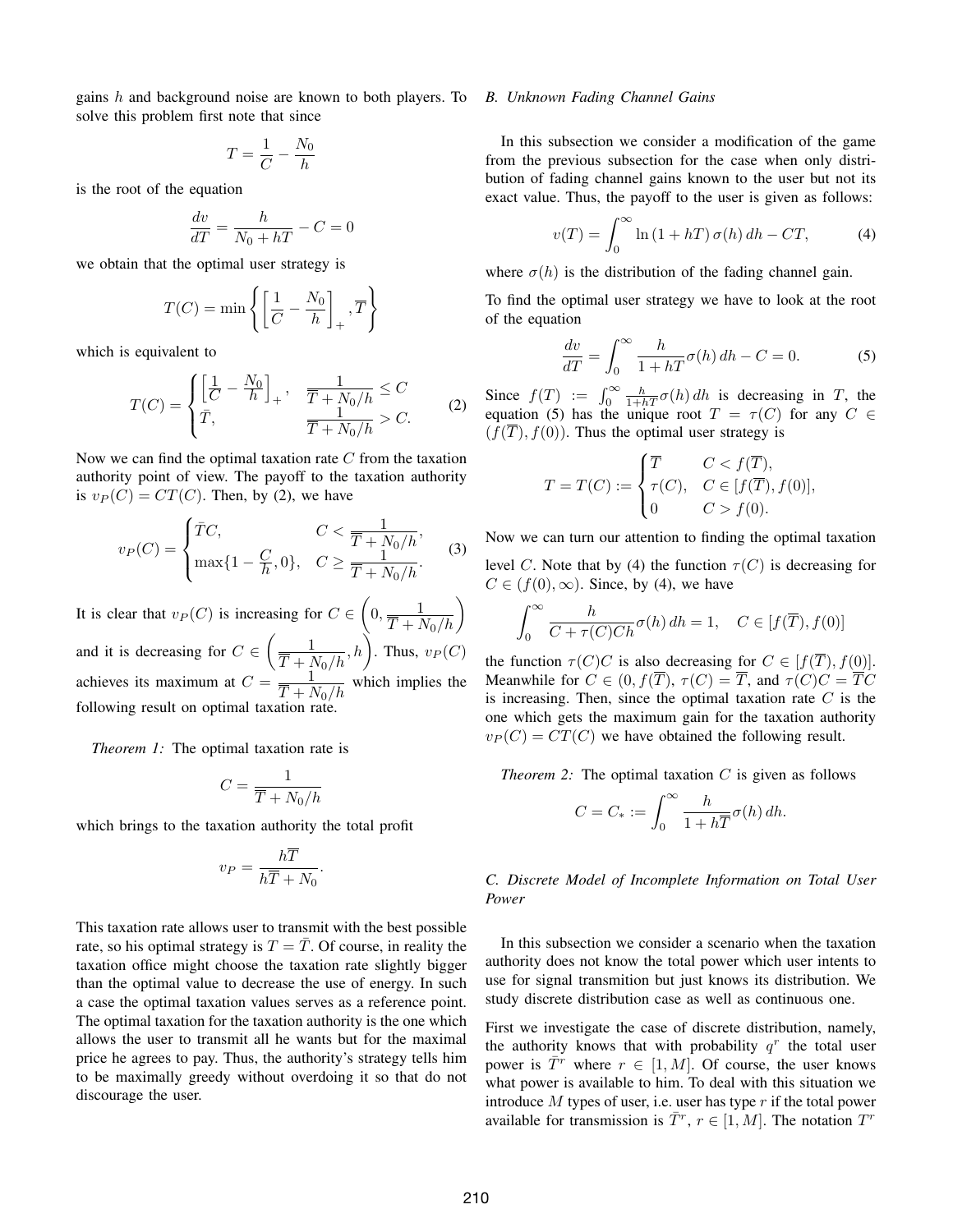implies the user of type  $r$ . Thus, the payoff to the taxation authority is

$$
v_P(C) = C \sum_{r=1}^{M} q^r T^r
$$

meanwhile the payoff to the user of type  $r$  is given as follows:

$$
v^r(T^r) = \ln\left(1 + hT^r/N_0\right) - CT^r.
$$

Thus, we have

$$
T^{r}(C) = \begin{cases} \frac{1}{C} - \frac{N_0}{h}, & \frac{1}{\overline{T}^{r} + N_0/h} \leq C, \\ \overline{T}^{r}, & \frac{1}{\overline{T}^{r} + N_0/h} > C. \end{cases}
$$
(6)

Without loss of generality we can assume that

$$
\bar{T}^1 \leq \bar{T}^2 \leq \ldots \leq \bar{T}^M.
$$

Then

$$
v_P(C) = C \sum_{r=1}^{M} q^r T^r(C)
$$
  
\n
$$
= \begin{cases} C \sum_{r=1}^{M} q^r \bar{T}^r, & C < \frac{1}{\bar{T}^M + N_0/h}, \\ C \sum_{r=1}^{k-1} q^r \bar{T}^r \\ + \left(1 - \sum_{r=1}^{k-1} q^r\right) \left(1 - C \frac{N_0}{h}\right), & \frac{1}{\bar{T}^k + N_0/h} < C \\ & < \frac{1}{\bar{T}^{k-1} + 1/h} \\ 1 - C \frac{N_0}{h}, & \frac{1}{\bar{T}^1 + N_0/h} < C. \end{cases}
$$

Introduce the following auxiliary sequence:

$$
\varphi_k = \sum_{r=1}^{k-1} q^r \bar{T}^k - \frac{N_0}{h} \sum_{r=k}^M q^k \text{ for } k \in [1, M+1].
$$

Then  $\varphi_k$  is increasing from  $-1/h$  for  $k = 1$  to  $\sum_{r=1}^{M} q^r \bar{T}^k$ for  $k = M + 1$ . Thus, we can summarize the obtained result in the following theorem supplying the optimal taxation rate.

*Theorem 3:* The optimal taxation rate is given as follows:

,

$$
C=\frac{1}{\bar{T}^{k_*}+N_0/h}
$$

where  $k_{\ast}$  is such that

$$
\varphi_{k_*+1} \leq 0 < \varphi_{k_*}.
$$

In particular in two mass case, i.e.  $M = 2$ , we have the following result.

*Theorem 4:* The optimal taxation rate for two mass distribution case is given by

$$
C = \begin{cases} \frac{1}{\bar{T}^2 + N_0/h}, & q^1 \bar{T}^1 > q^2 \frac{N_0}{h}, \\ \frac{1}{\bar{T}^1 + N_0/h}, & q^1 \bar{T}^1 < q^2 \frac{N_0}{h}. \end{cases}
$$

### *D. Continuous Model of Incomplete Information on Total User Power*

Of course we can also consider a continuous version of the game, namely, the taxation authority knows that with probability  $q(t)$  the total user's power is t where  $t \in [0, \infty)$ .

To deal with this situation we introduce a continuous spectrum of types of the user, i.e. user has type  $t$  if his total power to transmit is t. Denote by  $T(t)$  the strategy implied by user of type  $t$ . Then the payoff to the taxation authority is

$$
v_P(C) = C \int_0^\infty T(t)q(t) dt
$$

meanwhile the payoff to a user of type  $t$  is given by

$$
v^{t}(T(t)) = \ln(1 + hT(t)) - CT(t).
$$

Thus,

$$
T(t) = T(t, C) := \begin{cases} \frac{1}{C} - \frac{1}{h}, & \frac{1}{t + 1/h} \le C \\ t, & \frac{1}{t + 1/h} > C. \end{cases} \tag{8}
$$

Then the payoff to the taxation authority is

$$
v_P(C) = \left(1 - \frac{C}{h}\right) \int_{1/C - 1/h}^{\infty} q(t) dt
$$
  
+ 
$$
C \int_{1/C - 1/h}^{\infty} t q(t) dt
$$
 (9)

and its derivative can be found as follows:

$$
\frac{dv_P(C)}{dC} = \varphi(C) := \frac{1}{h} \Big( \int_0^{1/C - 1/h} tq(t) dt - \int_{1/C - 1/h}^{\infty} q(t) dt \Big). \tag{10}
$$

Obviously,  $\varphi(C)$  is decreasing function from  $\left(\int_0^\infty tq(t) dt\right)/h$ for  $C = 0$  to  $-1/h$  for  $C = \infty$ . So, the equation  $dv_P(C)/dC = 0$  has the unique root. This implies the following result supplying the optimal taxation level.

*Theorem 5:* The optimal taxation rate is given by

$$
C=C_*,
$$

where  $C_*$  is the unique positive root of the equation:

$$
\int_0^{1/C-1/h} tq(t) dt - \int_{1/C-1/h}^{\infty} q(t) dt = 0.
$$

In particular if  $q(t)$  is uniform on an interval  $[0, T]$  then the optimal taxation rate is given by

$$
C_* = \max\left\{\frac{h - 1 + h\sqrt{1 + 2\overline{T}}}{2\overline{T}h^2 + 2h - 1}h, \frac{h - 1 - h\sqrt{1 + 2\overline{T}}}{2\overline{T}h^2 + 2h - 1}h\right\}.
$$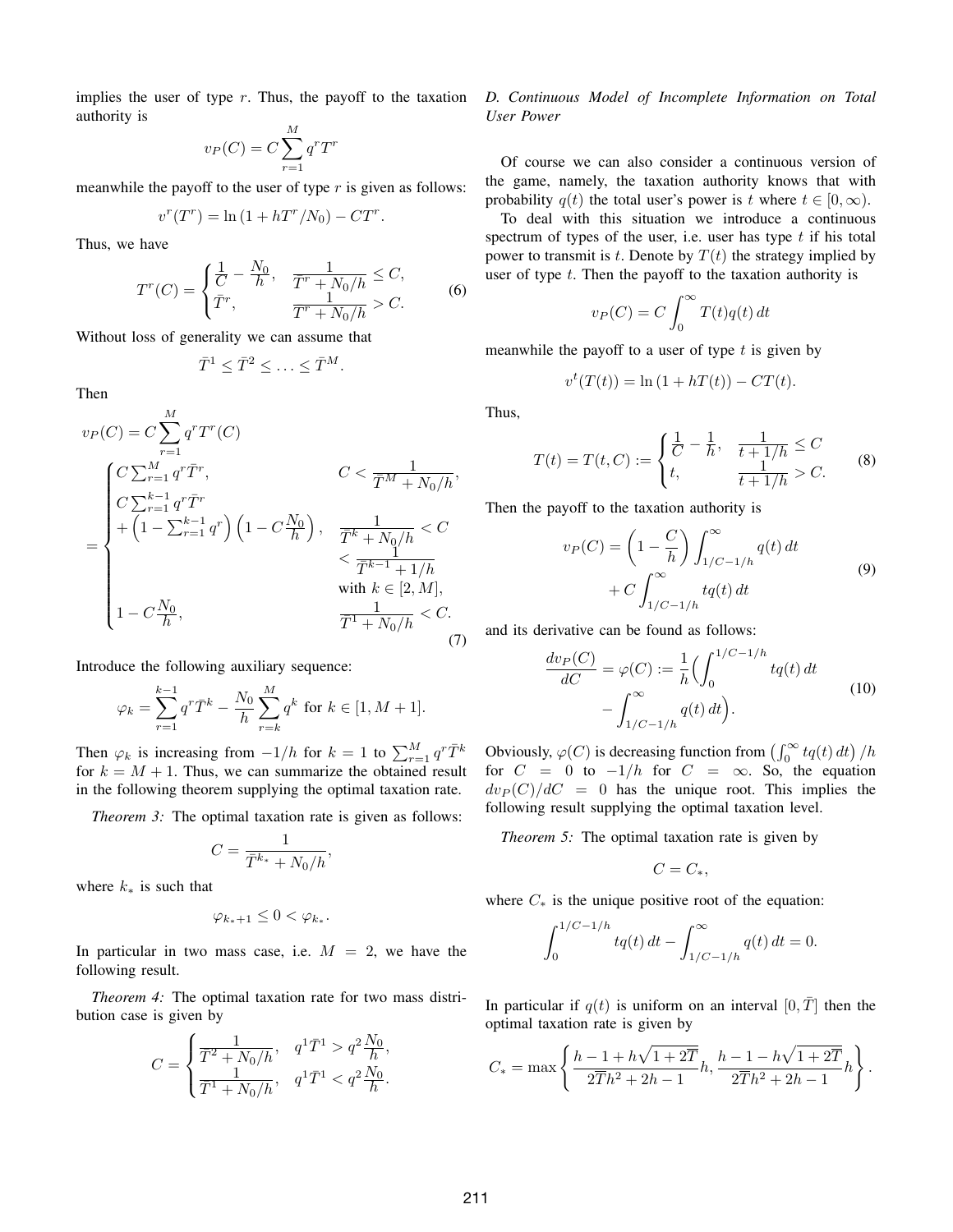### III. A TAXATION AUTHORITY AND TWO USERS

In this section we consider a generalization of the Taxation Game for the case when two users present in the network and user k would like to transmit signal of total power  $\bar{T}_k$  through the interference channel. The payoff to a user is the Shannon capacity minus taxes, i.e.

$$
v_1 = \ln\left(1 + \frac{h_1 T_1}{N_0 + h_{21} T_2}\right) - CT_1,
$$
  

$$
v_2 = \ln\left(1 + \frac{h_2 T_2}{N_0 + h_{12} T_1}\right) - CT_2,
$$
 (11)

where  $h_1, h_2, h_{21}, h_{12}$  are fading channel gains  $(h_1 \geq$  $h_{21}, h_2 \geq h_{12}$  and  $N_0$  is the background noise which are all known to each player as well as the total powers  $\bar{T}_1$  and  $\bar{T}_2$ .

The payoff to the taxation authority is given as follows:

$$
v_P = C(T_1 + T_2). \t\t(12)
$$

It is clear that the taxation level impacts on user's behaviour essentially. Namely, too big taxation stops just any transmission and too small taxation leads to wasteful behaviour. Therefore, there is a question which taxation rate  $C$  the taxation authority has to assign to maximize its profit while users employ the network selfishly trying maximize own profit under the assigned taxation rate. So, we have here again a Stackelberg game with the taxation authority as a leader and two users as followers. Thus, at the first step the taxation rate is fixed and the users find their equilibrium strategies. At the second step the taxation authority knowing the choice made by the users assigns final taxation level to maximize its gain.

First let the taxation rate be fixed and let find the equilibrium strategies for selfish users. We can find derivatives of the payoffs as follows:

$$
\frac{\partial v_1}{\partial T_1} = \frac{h_1}{N_0 + h_{21}T_2 + h_1T_1} - C,
$$
  
\n
$$
\frac{\partial v_2}{\partial T_2} = \frac{h_2}{N_0 + h_{12}T_1 + h_2T_2} - C.
$$
\n(13)

Thus, the best response strategies are given by relations:

$$
T_1 = \min \left\{ \left[ \frac{1}{C} - \frac{N_0 + h_{21}T_2}{h_1} \right]_+, \overline{T}_1 \right\},
$$
  
\n
$$
T_2 = \min \left\{ \left[ \frac{1}{C} - \frac{N_0 + h_{12}T_1}{h_2} \right]_+, \overline{T}_2 \right\}.
$$
 (14)

It is useful to rewrite the relations (14) in the following extended form:

$$
T_1 = \begin{cases} 0, & \frac{1}{C} \le \frac{N_0 + h_{21}T_2}{h_1}, \\ \frac{1}{C} - \frac{N_0 + h_{21}T_2}{h_1}, & \frac{N_0 + h_{21}T_2}{h_1} < \frac{1}{C} \\ & < \frac{N_0 + h_{21}T_2 + h_1T_1}{h_1}, \\ \overline{T}_1, & \frac{N_0 + h_{21}T_2 + h_1T_1}{h_1} \le \frac{1}{C}, \end{cases}
$$
(15)

$$
T_2 = \begin{cases} 0, & \frac{1}{C} \le \frac{N_0 + h_{12}T_1}{h_2}, \\ \frac{1}{C} - \frac{N_0 + h_{12}T_1}{h_2}, & \frac{N_0 + h_{12}T_1}{h_2} < \frac{1}{C} \\ & < \frac{N_0 + h_{12}T_1 + h_2T_2}{h_2}, \\ \overline{T}_2, & \frac{N_0 + h_{12}T_1 + h_2T_2}{h_2} \le \frac{1}{C} . \end{cases}
$$
(16)

Applying (15) and (16) allows us to obtain which form as functions on taxation rate  $C$  the user equilibrium strategies have to be.

*Theorem 6:* For a given taxation rate  $C$  the users equilibrium strategies  $(T_1, T_2) = (T_1(C), T_2(C))$  have to have the following form:

(00) if  $1/C \in I_{00}$  where

$$
I_{00} = \left(0, \min\left\{\frac{N_0}{h_1}, \frac{N_0}{h_2}\right\}\right]
$$

then

$$
T_1(C) := 0
$$
 and  $T_2(C) := 0$ ,

(i0) if 
$$
1/C \in I_{i0}
$$
 where

$$
I_{i0} = \left[0, \min\left\{\frac{N_0 + h_1\overline{T}_1}{h_1}, \frac{N_0}{h_1}\frac{h_1 - h_{12}}{h_2 - h_{12}}\right\}\right]
$$

then

$$
T_1(C) := \frac{1}{C} - \frac{N_0}{h_1}
$$
 and  $T_2(C) := 0$ ,

(10) if 
$$
1/C \in I_{10}
$$
 where

$$
I_{10} = \left[\frac{N_0 + h_1 \overline{T}_1}{h_1}, \frac{N_0 + h_{12} \overline{T}_1}{h_2}\right]
$$

then

$$
T_1(C) := \overline{T}_1 \text{ and } T_2(C) := 0,
$$

(0i) if 
$$
1/C \in I_{0i}
$$
 where

$$
I_{0i} = \left(\frac{N_0}{h_2}, \min\left\{\frac{N_0 + h_2 \overline{T}_2}{h_2}, \frac{(h_2 - h_{21})N_0}{(h_1 - h_{21})h_2}\right\}\right)
$$
  
then

$$
T_1(C) := 0
$$
 and  $T_2(C) := \frac{1}{C} - \frac{N_0}{h_2}$ ,

(ii) if 
$$
1/C \in I_{ii}
$$
 where

$$
I_{ii} = \left(\max\left\{\frac{(h_2 - h_{21})N_0}{(h_1 - h_{21})h_2}, \frac{(h_1 - h_{12})N_0}{(h_2 - h_{12})h_1}\right\},\right.\\
\min\left\{\frac{(h_2 - h_{21})N_0 + (h_1h_2 - h_{12}h_{21})\overline{T}_1}{h_2(h_1 - h_{21})},\right.\right.\\
\frac{(h_1 - h_{12})N_0 + (h_1h_2 - h_{12}h_{21})\overline{T}_2}{h_1(h_2 - h_{12})}\right\})
$$

then

$$
T_1(C) := \frac{1}{C} \frac{h_2(h_1 - h_{21})}{h_1 h_2 - h_{12} h_{21}} - \frac{N_0(h_2 - h_{21})}{h_1 h_2 - h_{12} h_{21}},
$$
  

$$
T_2(C) := \frac{1}{C} \frac{h_1(h_2 - h_{12})}{h_1 h_2 - h_{12} h_{21}} - \frac{N_0(h_1 - h_{12})}{h_1 h_2 - h_{12} h_{21}}.
$$
(17)